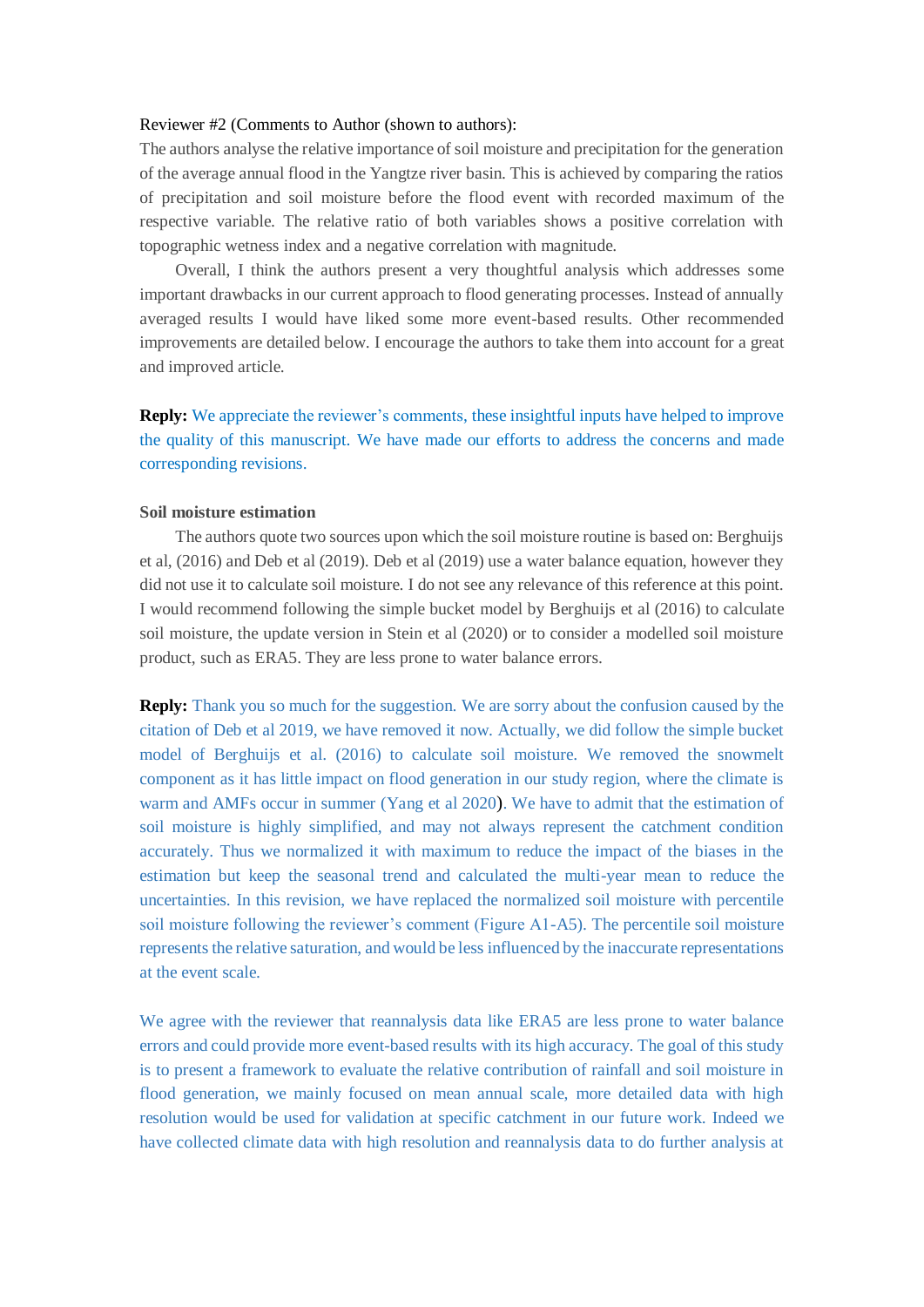event scale, but this is beyond the scope of this study. We have included thes discussion in Section 4.4 Limitations. Hopefully the reviewer finds our explanation satisfactory.

Yang, W., Yang, H., and Yang, D.: Classifying floods by quantifying driver contributions in the Eastern Monsoon Region of China, Journal of Hydrology, 585, 124767, 2020.

## **Normalizing precipitation/soil moisture**

Precipitation has more of an extreme tail than soil moisture. This is due to the fact that soil moisture has an upper limit, e.g. when the soil is completely saturated. Although this is not currently reflected in the equation used for soil storage calculation, this difference should still be taken into account. Another problem with the current normalisation approach is that some catchments in the study period will have experienced more extreme precipitation events than others, simply due to the small time period. If catchment A has experienced a 100-year precipitation event in the observed time period, but catchment B has not, then the values of catchment B will generally be higher than in catchment A. An approach to reduce this uncertainty is to use percentile values as a form of normalisation instead which is more robust (though still not perfect) to this error.

**Reply:** We agree with the reviewer that precipitation could have more of an extreme tail than soil moisture. We drew the figures with percentile values following the reviewer's suggestion (Figure A1-A5). As we can see, the trends seen in figures with normalized values also sustains with percentiles values: i.e., the positive correlation between antecedent soil moisture and drainage area, the negative correlation between antecedent soil moisture and drainage area, as well as the correlation between SPR and TWI which are less scatter in percentile plot. We have replaced these figures (Figure  $3 - 7$ ) in the manuscript with Figure A1 – A5.

Figure A1: Scatterplot between the drainage area and (a) the percentile of antecedent soil moisture of AMF events (the linear regression for blue dots:  $R^2 = 0.46$ , *p*-value<0.001); (b) the percentile of precipitation at the day of AMF events (the linear regression for blue dots:  $R^2$  = 0.61, *p*-value<0.001). The green dots represent the regulated watershed, the cyan dots represent the sites on the main stream, and the rest sites are shown in blue.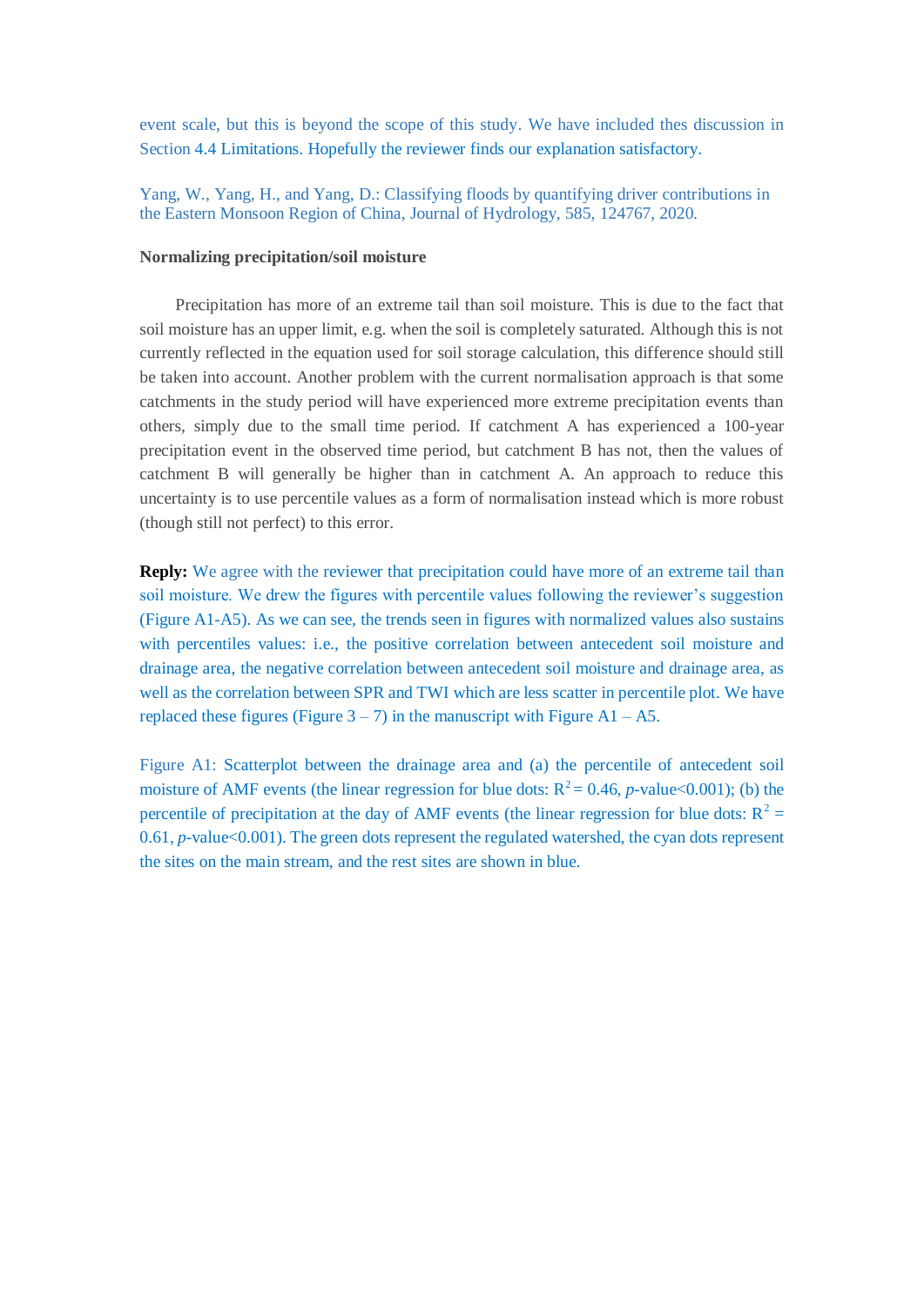

Figure A2: Scatterplot between the drainage area and the percentile of accumulated rainfall of (a) two days; (b) three days; (c) four days; (d) five days; (e) six days; and (f) seven days on AMF events.



Figure A3: Scatterplot of the percentile of precipitation and antecedent soil moisture, the color represents topographic gradient and the size of circles is scaled by drainage area.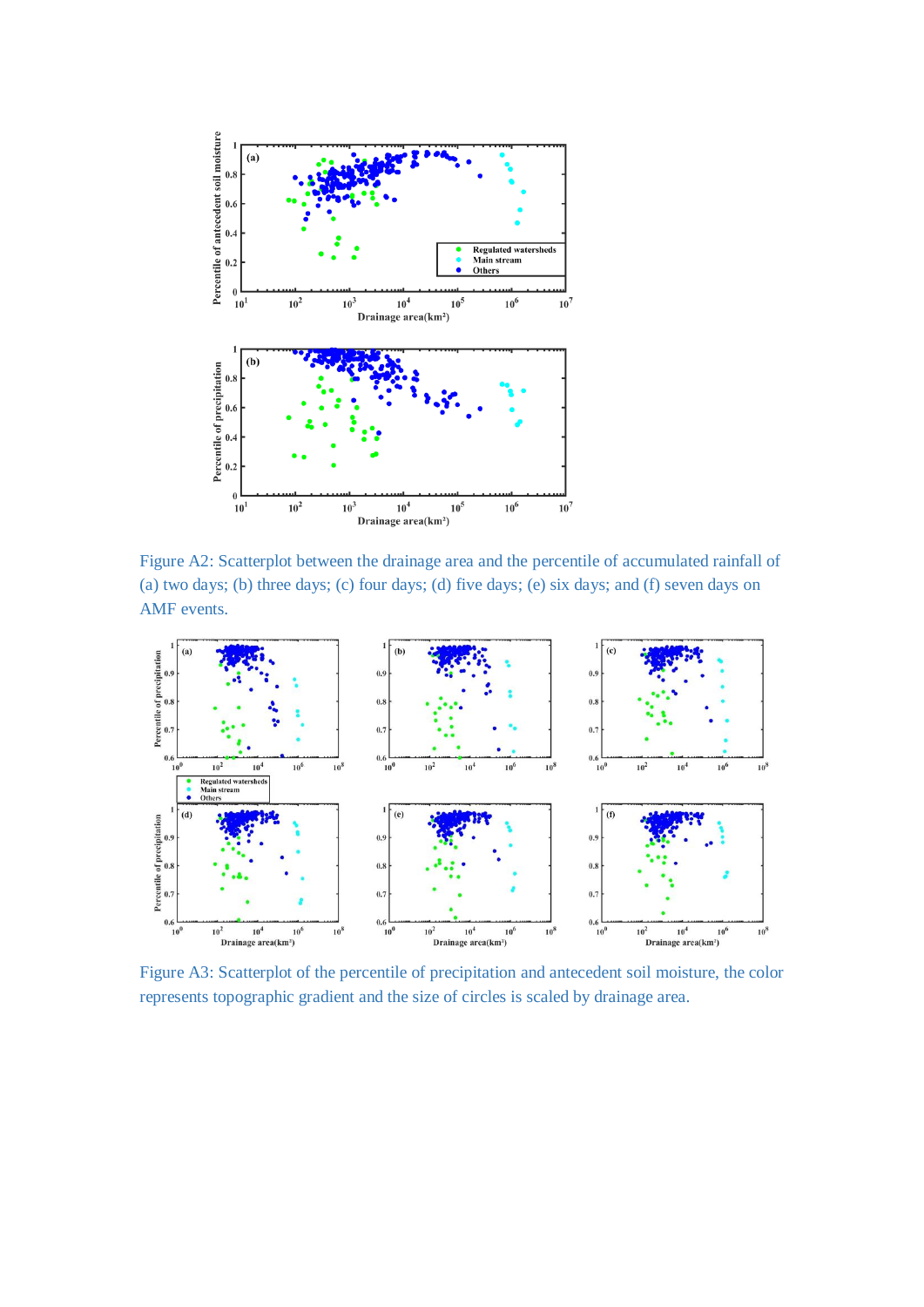

Figure A4: Scatterplots between the ratio of the percentile of antecedent soil moisture and precipitation (SPR) and (a) drainage area; (b) slope; and (c) topographic wetness index (TWI).



Figure A5: Scatterplot between the ratio of antecedent soil saturation rate and normalized precipitation (SPR) and area weighted annual maximum discharge  $(Q_P)$ , the color represents topographic gradient.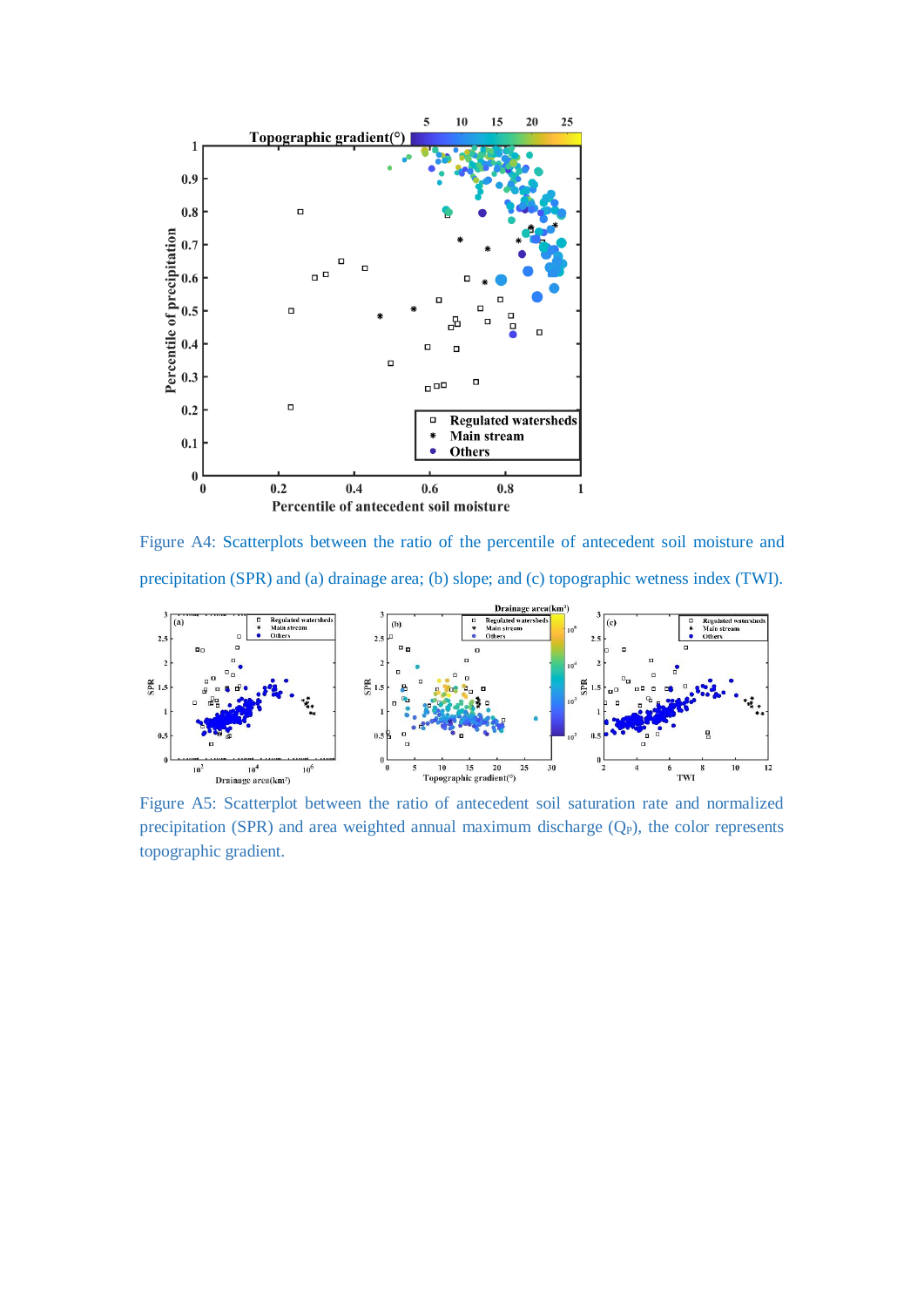

## **Section 4.3.**

Being able to predict average annual flood magnitude for ungauged catchments would be a valuable discovery. This should certainly be explored further in another study. However, since all results are presented at an average and not event scale, I am not convinced that these approaches would work for flood early warning. For that the diversity of flood generating processes (Stein et al, 2020) is too high and the interplay between soil moisture and precipitation too diverse (e.g. Figure 5b, Saffapour et al, 2016). Just because a catchment is dominated by soil moisture, does not mean that an extreme precipitation event will not cause a flood. I would therefore recommend removing the discussion around early warning system and focus on predicting mean annual flood for ungauged catchments.

**Reply:** We agree with the reviewer that given the diversity of flood generation, the SPR we derived at an average not event scale is not sufficient for flood early warning. This study is to present a framework to quantitatively evaluate the relative contribution of rainfall and antecedent soil moisture at mean annual scale, the potential application on flood early warning would need more detialed analysis at event scale. We have removed the discussion about early warning and focused on predicting mean annual flood for ungauged catchments as the reviewer suggested. Thank you again for your insightful suggestions. We hope the reviewer find our revision satisfactory now.

#### **Minor comments**

L61: Yang et al, 2020 presented an analysis on flood generating mechanisms in China.

**Reply:** Thank you for pointing this out, we have included Yang et al 2020 and changed this into: "Such researches were just conducted in China recently, though still limited (Yang et al 2019; Yang et al 2020)." Thank you.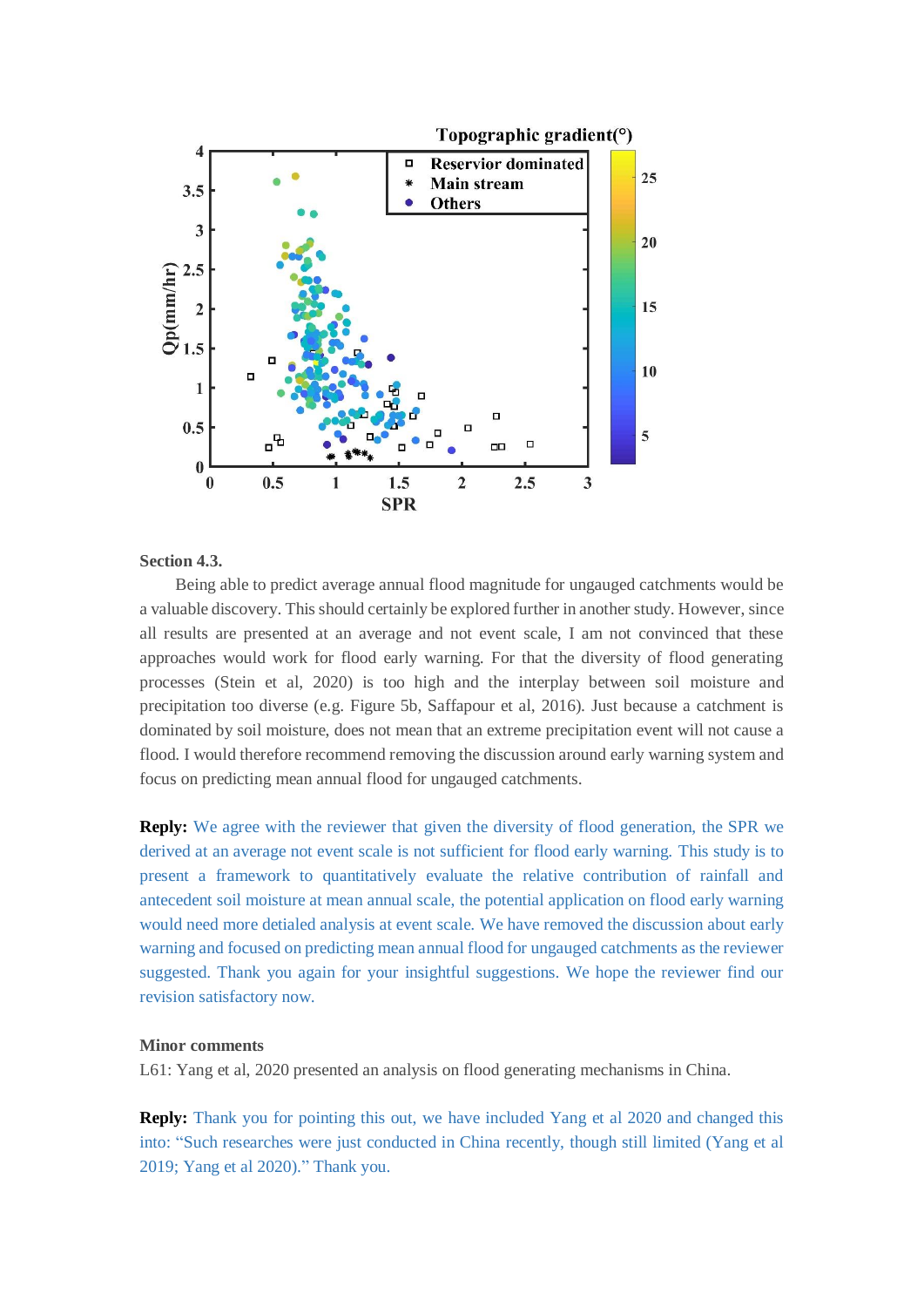L132: "with at least 20 years records from 1970 to 1990 and from 2007 to 2016 were selected". Unclear. Does that mean that some of the stations only have data between 1970 and 1990, while others only have data between 2007 and 2016? These time periods have likely different climatic conditions and the older ones might have since had dams added to their catchment. Please clarify if my understanding is correct. If yes, please discuss the implications for your analysis and add a Figure to the supplement indicating data ranges for the stations.

**Reply:** We are sorry about the confusion. Each of the stations used have data from both periods. As we can see from Figure A6, All the stations have at least 9-year data from 2007 to 2016, and at least 11-year data from 1970 to 1990, that is, at least 20-year records in total. We have included Figure A6 in the supplement and rewritten this sentence as: "with at least 20 years records from both the period from 1970 to 1990 and the period from 2007 to 2016 were selected (see Figure S1 for the data availability)."

Figure A6: The data availablity of each station, each column indicates each year while each row is corresponding to each station, blue grid indicates there is record of this year.



L190-193: Can be removed since it repeats information from the Introduction.

**Reply:** We have removed these two sentences as the reviewer suggested. Thank you.

L200-203, 237-242, 256-266: Please ensure that you are not mixing results and discussion.

**Reply:** These are brief explanation for the results, which we discussed further in the discussion section. But as the reviewer indicated, it is better to differentiate results and discussion. We have moved most of these discussions in Section 4 now.

L220: There are no red dots on the colour scale in Figure 2. Please clarify.

**Reply:** It should be 'blue dots', we have corrected it now. Thank you.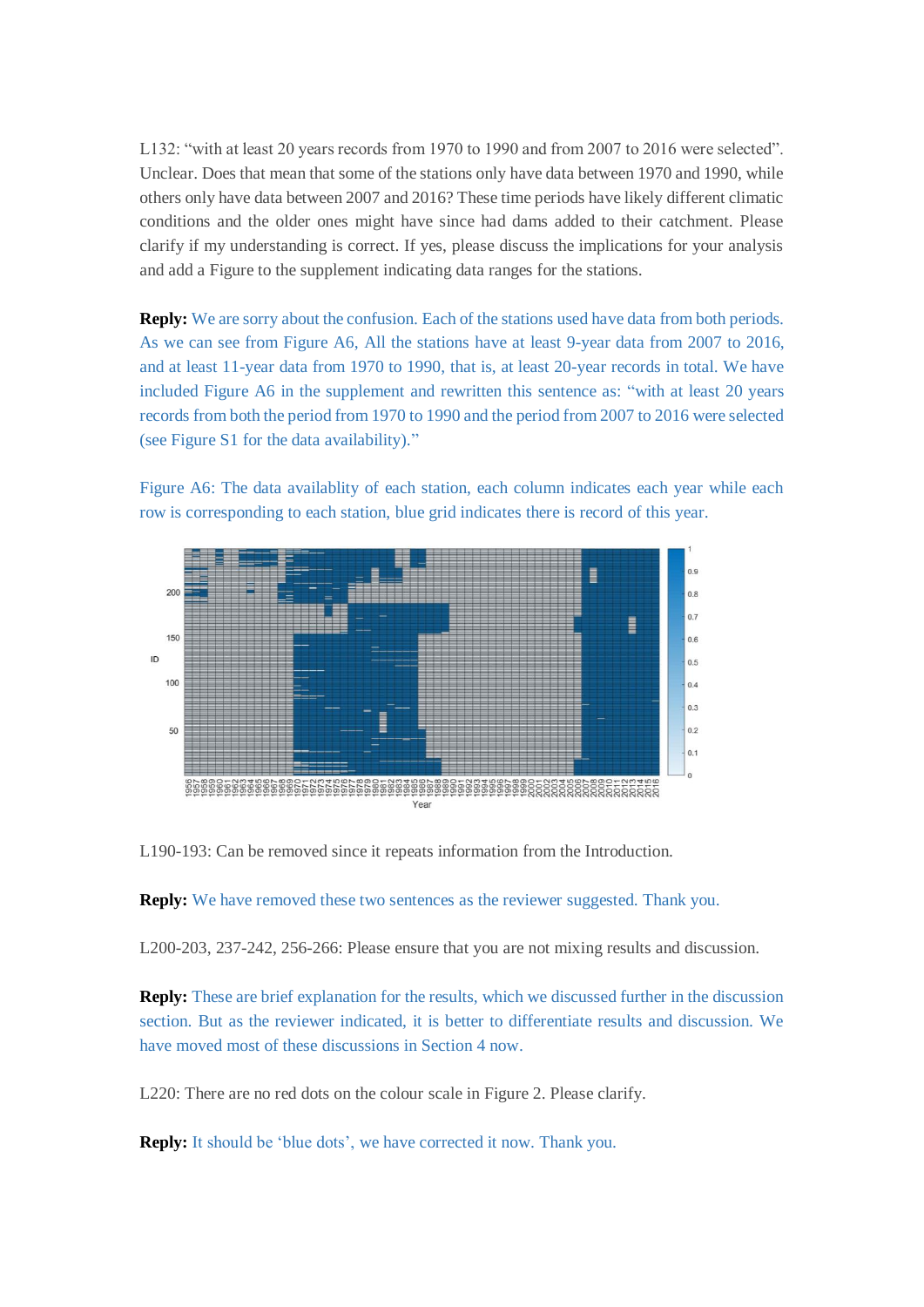L308: Can you explain why the fact that smaller watersheds more easily reach saturation supports that they are less soil moisture dominated? They way the results by Sharma et al (2018) are mentioned might confuse some readers otherwise.

**Reply:** We are sorry about the confusion. What we want to say is that due to the relative small drainage area, the heterogeneity would be small, and the hydrologic connectivity would be developed quickly, it would be easier to reach saturation in more parts of the catchment. As the reviewer mentioned, this sentence could cause some confusion, we have removed the citation of Sharma and rephrased this sentence as: "This shift of dominance may be attributed to the longer confluence time in the large watersheds and less heterogeneity in small watersheds." Hopefully the reviewer finds our explanation clear.

L321-322: The correlation between TWI and SPR is much weaker in the regulated watershed. It will most likely not be sufficient for any form of prediction in those catchments.

**Reply:** We agree with the reviewer that this correlation between TWI and SPR should only be applied to the 'natural watersheds' not the regulated ones or the ones on the main stream. We have changed it into: "That is, we could derive the relative dominance of soil moisture and rainfall in flood generation in specific watershed from its TWI for the natural watersheds without significant human intervention."

L333-336: Where are the event scale results presented? It would be most interesting to see event scale results as well. Currently, I do not see any evidence that the results can easily be transferred to event scale.

**Reply:** It was from the field observation in a small mountainous catchment. We had soil moisture measurements at two spots, one on upslope and the other at the bottom, as Figure A7 presents, the SPR at both spots have negative correlation with total event discharge. Since this is a very preliminary results, we just want to say that there is possibility of application of this framework. We agree with the reviewer that so far we don't have convincing evidence that the results can easily transferred to event scale. We have removed the discussion about early warning at event scale and focused on predicting mean annual flood for ungauged catchments as the reviewer suggested.

Figure A7: The scatter plot between total event discharge and SPR at two observation spots.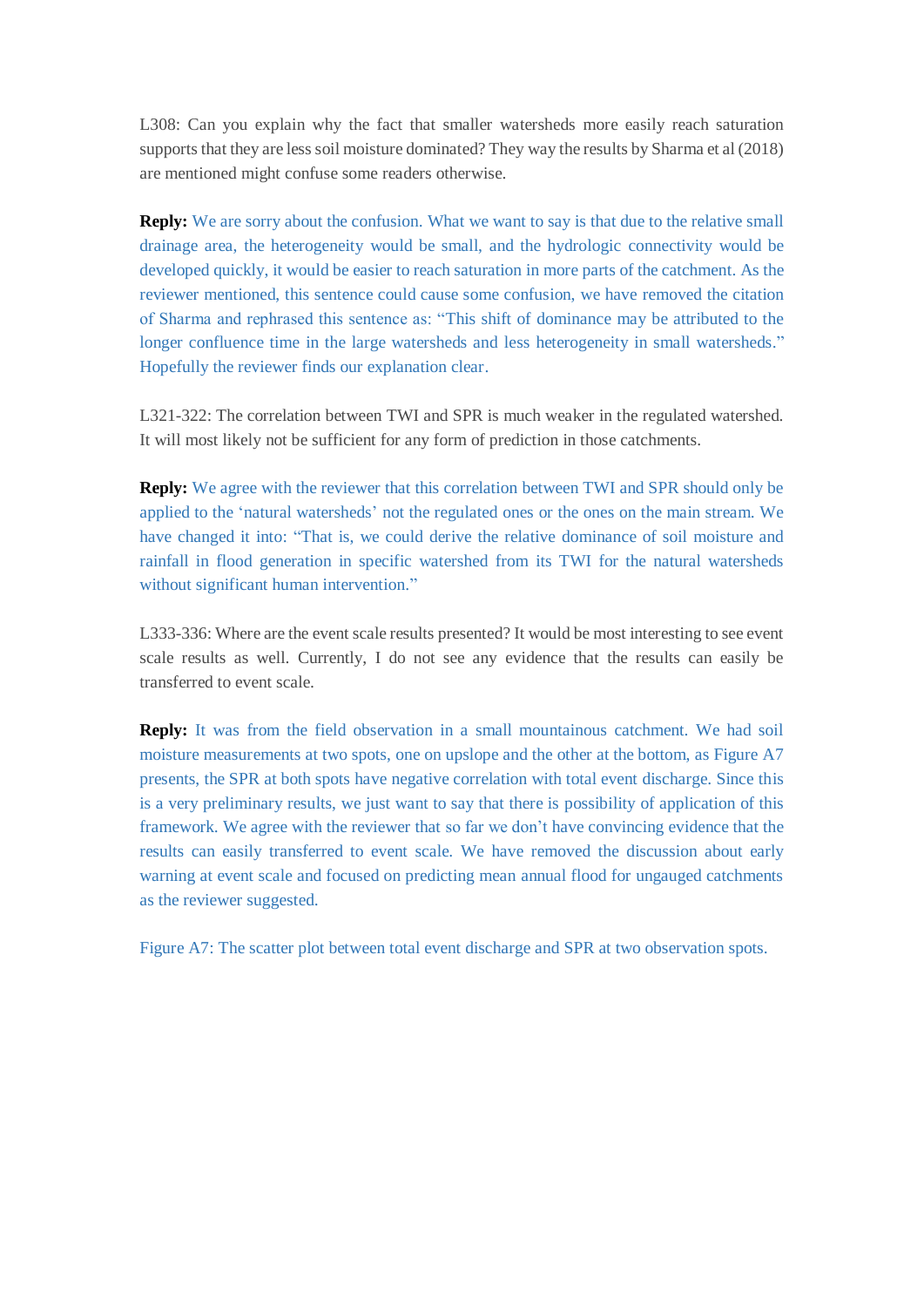

# **Figures:**

Please try to avoid the use of red and green together when they are the only distinguishing feature. People with colour vision deficiency will not be able to differentiate them. For alternatives, please check Stoelzle & Stein (2021).

**Reply:** Thank you very much for your kind reminder, we have replaced all the red dots with cyan ones in all the figures.

Figure 5: The scaling of point size according to drainage area is barely visible. Since drainage area is covered in Figure 6b as well, I would suggest to remove this scaling.

**Reply:** We agree that the size of the points representing the drainage area is not distinct. Since in this figure we also want to discuss the impact of drainage area, so it might be better to include the scaling here. We have amplified the difference of drainage area (Figure A3), hopefully it is clear now.



Figure 5: It is unclear what the dashed lines indicate.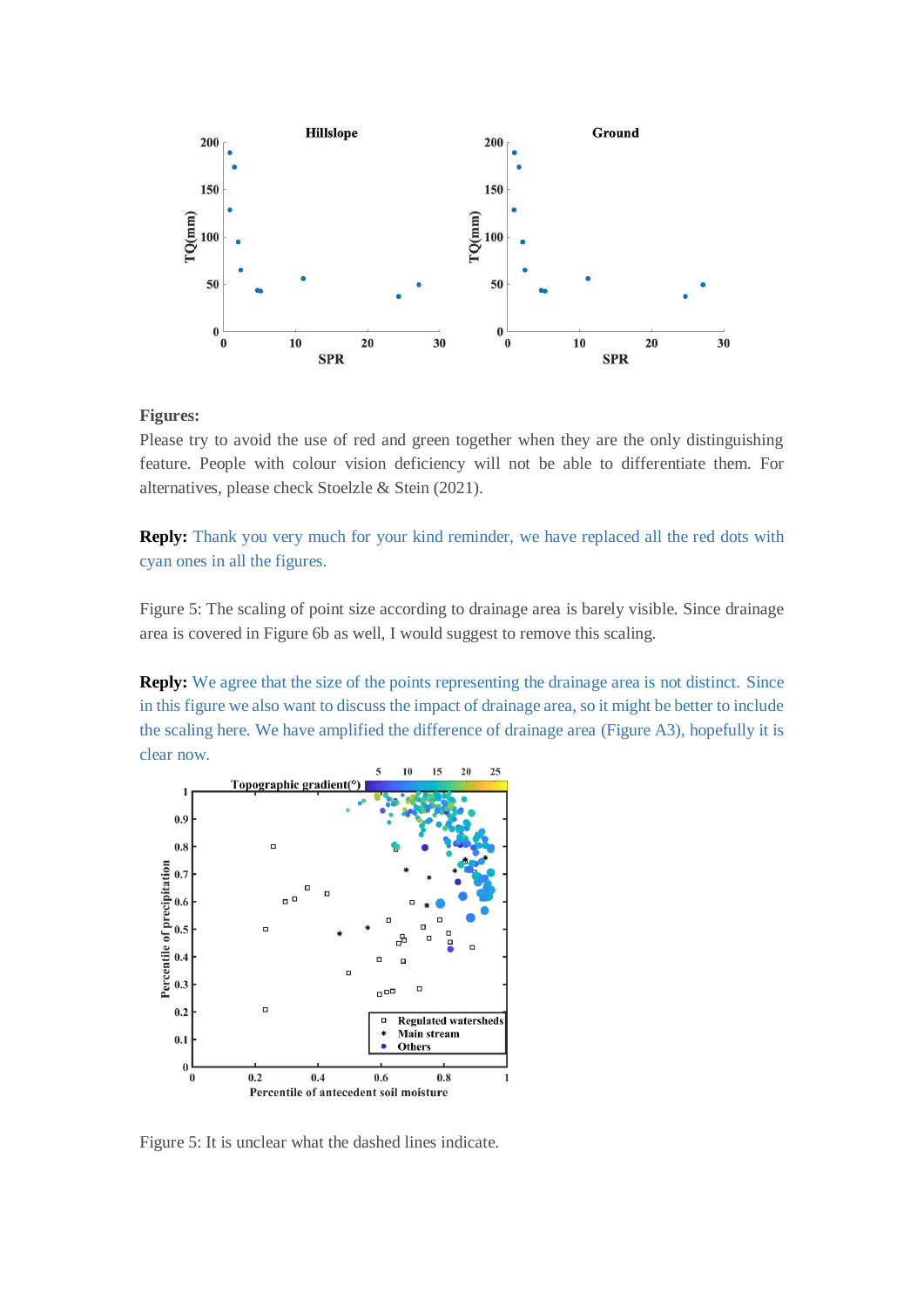**Reply:** The dashed line is used as illustration of the three groups of catchments: the relative large and flat catchments on the bottom right that are more dominated by soil moisture, the relative small and steep catchments on the upper left that are more rainfall dependent, and the rest of the catchments having floods with heavy rainfall on near saturated soil. But this is just a quanlitative illustration, so we have removed the dashed line to avoid further confusion and focused more on the declining trend between the percential of rainfall and percentile of antecedent soil moisture.



Figure 6b and 7: Since the text talks only about topographic gradient and not slope I would recommend using the same terminology in the Figures.

**Reply:** Thank you for the comment. We have replaced slope with topographic gradient in Figure 6b and Figure 7.